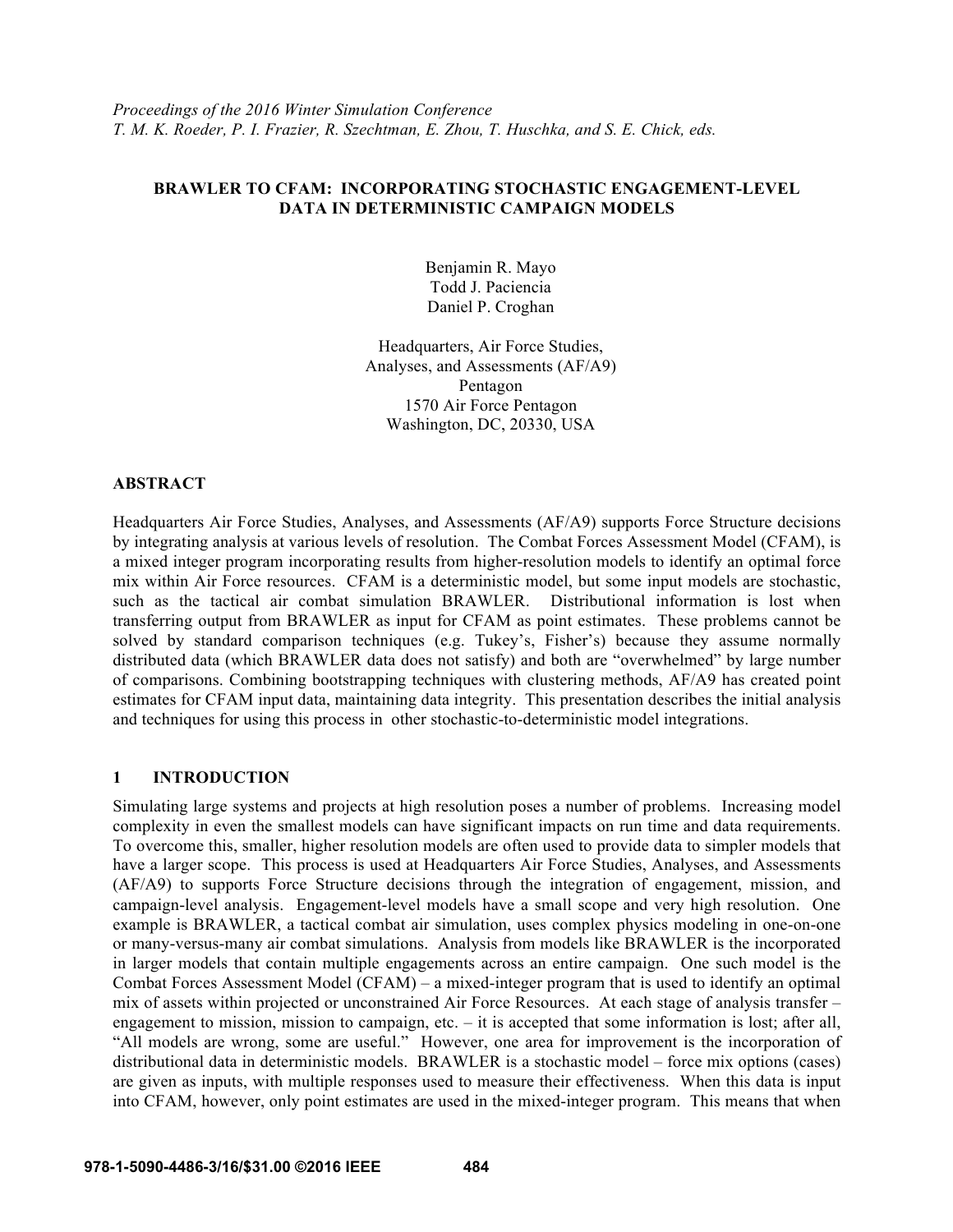## *Mayo, Paciencia, and Croghan*

two cases have similar distributions but computationally different means, they are considered different under CFAM's parameters. Conversely, if two cases have the same calculated mean, but statistically different distributions, CFAM will treat them as having the same point estimates. See Figures 1 and 2 for comparison.

**Statistically Similar Distributions** 



Figure 1: These cases would be treated as different in CFAM.



**Statistically Different Distributions** 

Figure 2: These cases would be treated as the same in CFAM.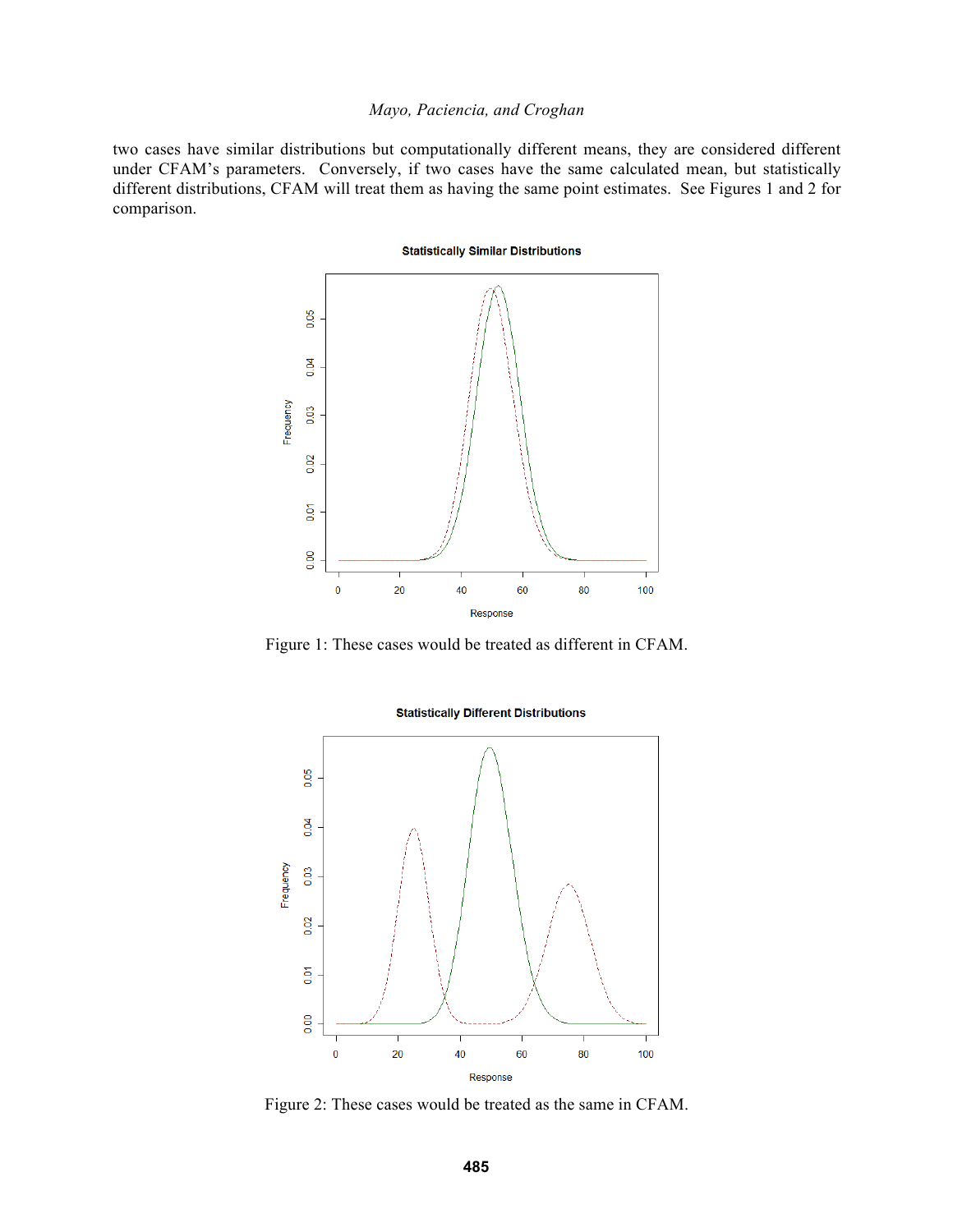## **2 COMPARING DISTRIBUTIONS**

#### **2.1 Bonferroni, Tukey, Fisher Comparisons**

The first step in mitigating these problems was to determine a methodology for comparing each case against the others. This allows statistically similar cases to be grouped together so that their point estimates will be the same when input into CFAM. One significant problem with the data is that for some studies the number of cases can be as high as 216. This means that there would be 23,220 pairwise comparisons necessary. One method for conducting multiple comparisons is the Bonferroni correction for confidence intervals, which accounts for the uncertainty across all comparisons (Montgomery, Peck, Vining, 2015):

$$
\bar{x} \pm t_{(\alpha/2p, df)} se(\bar{x})
$$

In this formula for the 100(1-α)% confidence interval about the mean,  $\bar{x}$ , the usual α-value is divided by twice the number of comparisons  $(p)$ . With 216 individual cases, this would mean that the α-value for an individual confidence interval would be  $2.15 \times 10^{-6}$ , resulting in inordinately wide confidence intervals. Two other often-used comparison methods, Tukey's Honestly Significant Difference (HSD) and Fisher's Least Significant Difference (LSD) (Montgomery, 2008) also fail to differentiate between cases because they assume normally-distributed data. This means that Tukey's and Fisher's will be useful for cases like those in Figure 1, but will fail to differentiate the cases in Figure 2. Additionally, if a case has sufficiently high variance, even if the data is normally-distributed (or at least normal-esque), neither test can differentiate that case from others, as seen in Figure 3.

#### **Distributions with High Variance**



Figure 3: All four distributions are considered similar by Tukey's and Fisher's.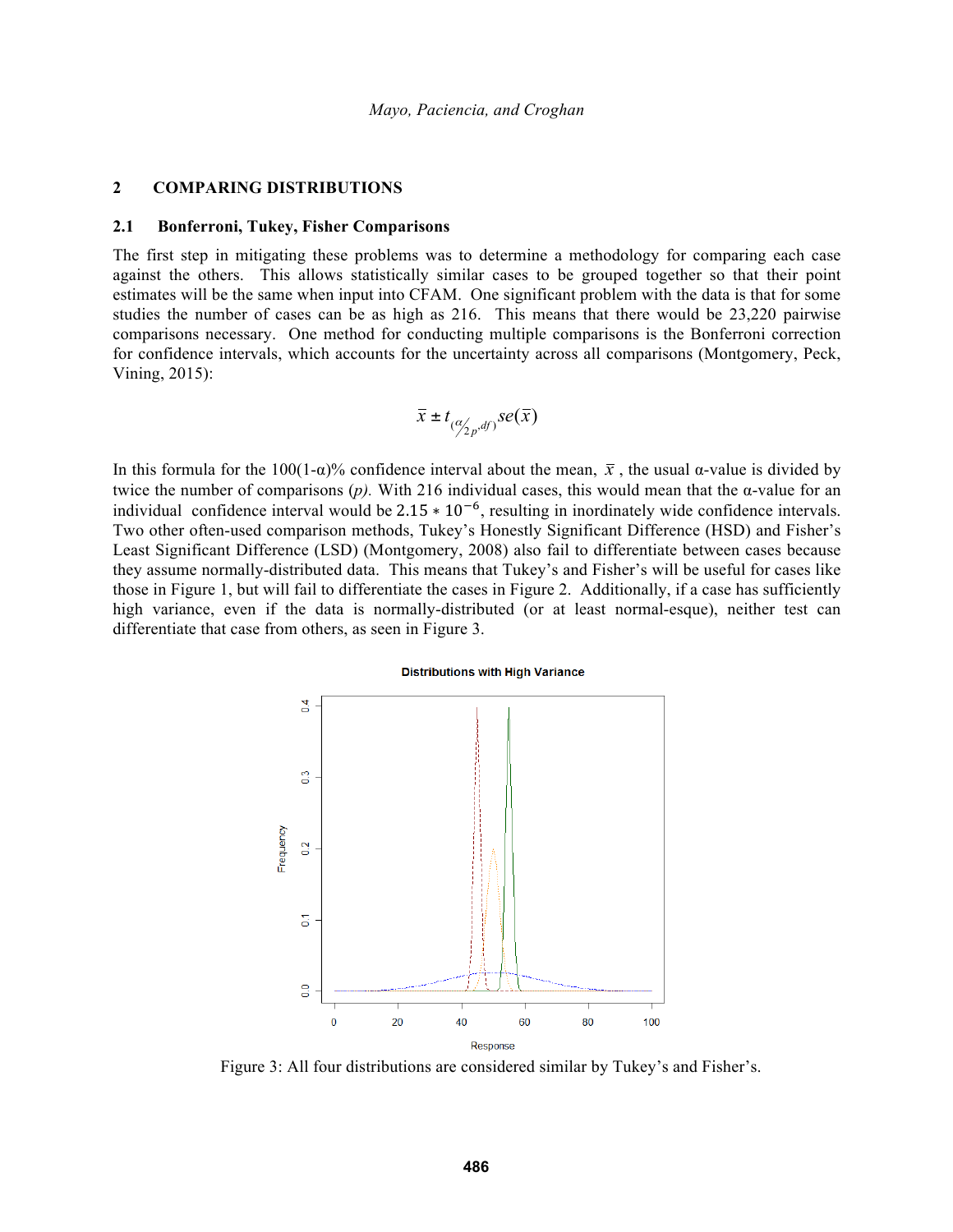# **2.2 Bootstrapping**

The next method considered was bootstrapping. Bootstrapping is a method of resampling the data (with replacement) and is useful for providing comparisons for when it cannot be assumed that the data is normally-distributed (Mooney, Duval, 1993). Repeated "microsamples" of the original data are taken, the means of which are used to create a confidence interval (Montgomery, Peck, Vining, 2015). Typical runs from BRAWLER have 100 replications for each case. These 100-run samples were used for bootstrapping code implemented in R. Each case was resampled 10,000 times, creating "microsamples" of 100. When the *i*th sample is taken, the mean,  $\hat{x}_i$ , for that sample is calculated. Once all 10,000 microsamples are calculated, the simplest method for developing a confidence interval is taking the central  $(1 - \alpha) * 100\%$  of the microsamples (Montgomery, Peck, Vining, 2015). These bootstrap intervals represent the uncertainty about the mean for each case. Because of this, if there is any overlap between the bootstrap intervals, we cannot assume that the means are different. Bootstrapping proved to be effective in estimating the case means, as well as providing a method for comparing cases against each other.

## **3 CASE GROUPINGS**

## **3.1 Variance – Based Methods**

Simply determining those cases that have pairwise statistical similarities is insufficient for accommodating distributional data into the mixed-integer program. Consider the case in Figure 4 below:



# **Response Variance**

Figure 4: Case A  $\approx$  Case B, Case B  $\approx$  Case C, Case A  $\approx$  Case C.

Case A and Case B have overlapping bootstrap intervals; Case B and Case C have overlapping bootstrap intervals, but there is no overlap between Case A and Case C. The question now becomes how should these cases be grouped when transferring data to CFAM? The initial attempt was simple: define cluster *i*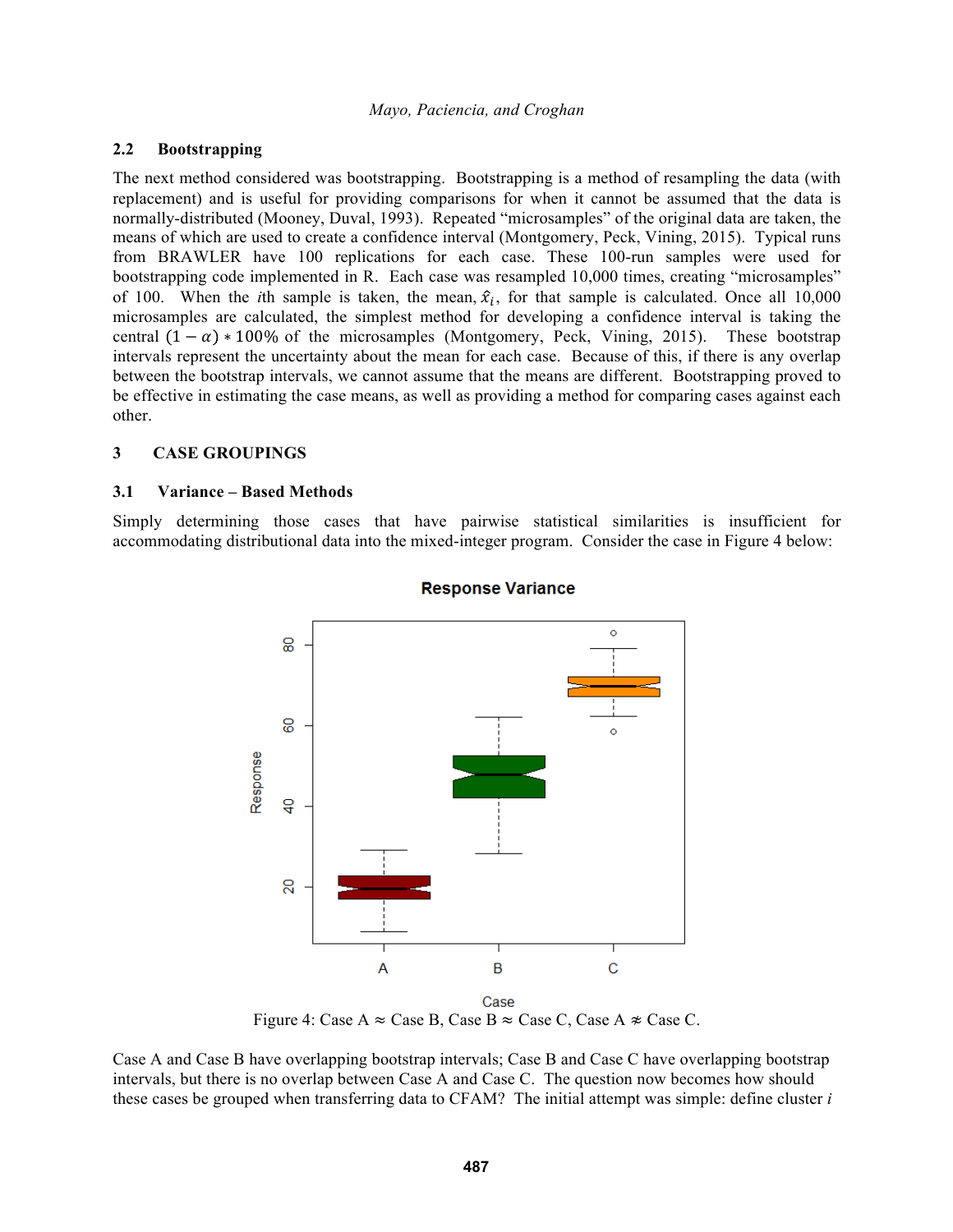#### *Mayo, Paciencia, and Croghan*

as all other cases that are statistically similar to case *i* (up to case 216 in our example). Calculate the variance of the original means for each case in cluster *i.* Determine the cluster with the lowest variance, which will be considered a group of statistically similar cases. Remove all cases in cluster *i* from all other clusters, which ensures all groups will be mutually exclusive. The mean for group *i* is the average of the means for all cases in group *i*. Other options were considered, such taking the centroid of the confidence intervals in group *i,* but averaging the means was the simplest. This action was repeated as long as clusters with more than 2 cases exist.

#### **3.2 Clustering Methods**

.

In addition to this simple variance-based technique, two clustering methods were considered. The first was Affinity Propagation Clustering (AP-clustering). AP-clustering iteratively focuses on determining "exemplars" in clusters of data and determining the clusters that best fit with potential exemplars (Frey, Dueck, 2007). AP-clustering uses is based off of a similarity matrix, fortunately, the bootstrap intervals provided an excellent metric for similarity: the relative overlap of the intervals. Let the relative overlap between case *i* and case *j*,  $\hat{\theta}_{ij}$  be defined as

$$
\hat{\theta}_{ij} = \frac{\theta_{ij}}{R_i}
$$

Where  $\theta_{ij}$  is the actual overlap between the two bootstrap intervals, and  $R_i$  is the range of the *i*th bootstrap interval. This way, the relative overlap is always 1 when  $i = j$ , and is closest to 1 two bootstrap intervals have the most overlap. This also allows for asymmetrical similarity. This way  $\hat{\theta}_{ij} \neq \hat{\theta}_{ji}$  if the bootstrap intervals are not equally long. This metric was developed in order to avoid the problems that occur if one case has much higher variance than the others (as in Figure 3).

This similarity matrix was also used to implement the Bayesian X-means clustering method (Pelleg, Moore, 2000). X-means is an algorithm that increases the effectiveness of K-means clustering by optimizing the cluster locations and cluster space using either the Bayesian Information Criterion (BIC) or the Akaike Information Criterion (AIC) (Montgomery, Peck, Vining, 2015). Between the two clustering methods, AP-clustering proved to be more reliable with the dataset used within BRAWLER and CFAM. In instances where many cases had the same mean low variance, X-means either provided the same groups as AP-clustering or grouped those cases with other clusters, increasing the overall variance for each group.

## **4 IMPLEMENTATION AND FURTHER STUDY**

Both the variance-grouping and AP-clustering methods show promise in grouping similar cases together. Unfortunately, due to the complex nature of the cases and scenarios utilized in BRAWLER and CFAM, no single method will always prove to be the best technique. One method for determining the validity of the groups is to compare the confidence interval for a given response with the sensitivity analysis of the mixed-integer program. Once CFAM has concluded its run, sensitivity analysis provides the acceptable ranges for each coefficient. If these coefficient ranges fall within the confidence interval for that response, it would suggest that the solution for CFAM is robust enough to account for the variance from BRAWLER. If the coefficient range is not within the confidence interval, additional clustering and/or comparison methods may need to be tried.